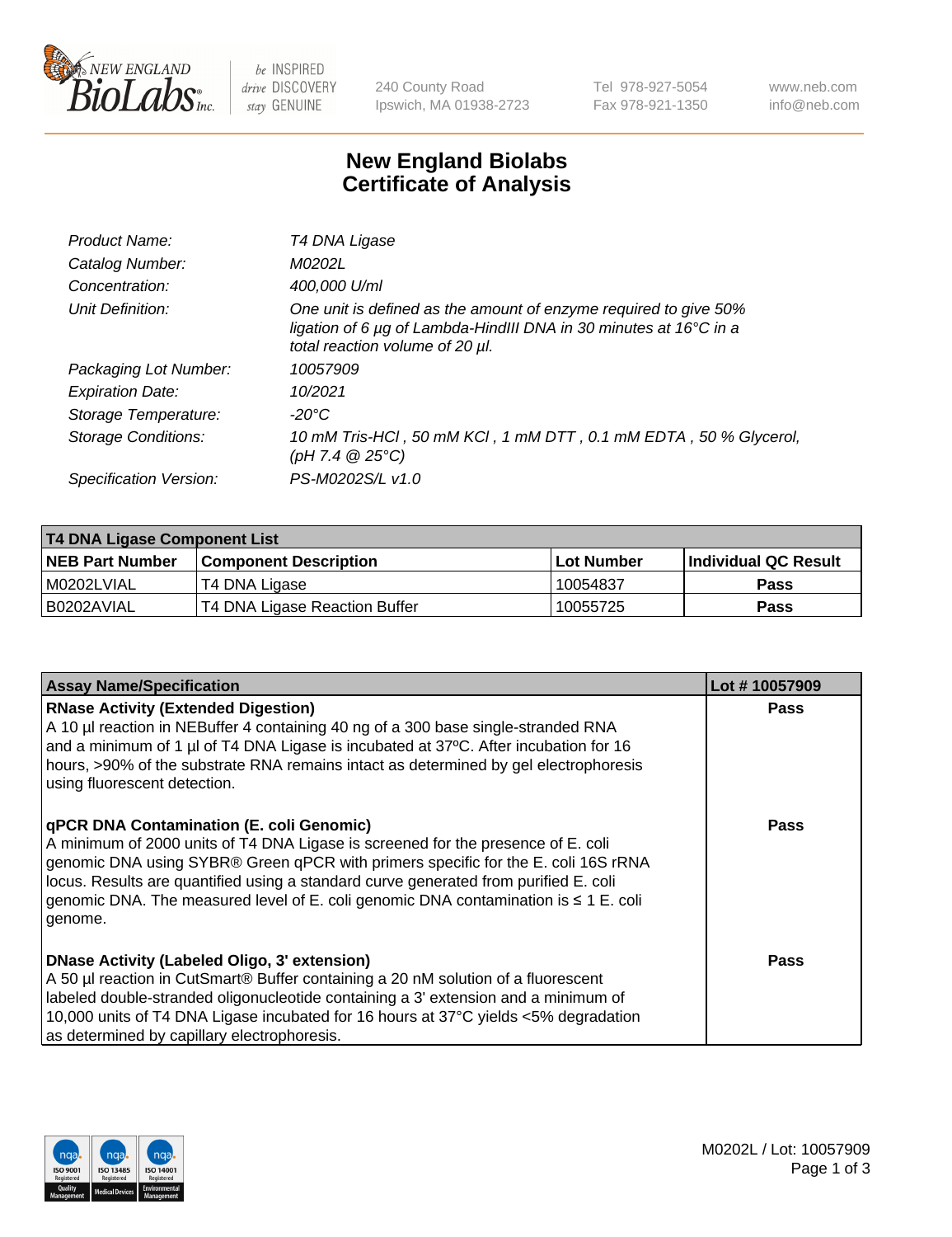

be INSPIRED drive DISCOVERY stay GENUINE

240 County Road Ipswich, MA 01938-2723 Tel 978-927-5054 Fax 978-921-1350

www.neb.com info@neb.com

| <b>Assay Name/Specification</b>                                                                                                                                                                                                                                                                                                                                                                                    | Lot #10057909 |
|--------------------------------------------------------------------------------------------------------------------------------------------------------------------------------------------------------------------------------------------------------------------------------------------------------------------------------------------------------------------------------------------------------------------|---------------|
| <b>DNase Activity (Labeled Oligo, 5' extension)</b><br>A 50 µl reaction in CutSmart® Buffer containing a 20 nM solution of a fluorescent<br>labeled double-stranded oligonucleotide containing a 5' extension and a minimum of<br>10,000 units of T4 DNA Ligase incubated for 16 hours at 37°C yields <5% degradation<br>as determined by capillary electrophoresis.                                               | <b>Pass</b>   |
| Double Stranded DNase Activity (Labeled Oligo)<br>A 50 µl reaction in CutSmart® Buffer containing a 20 nM solution of a fluorescent<br>labeled double-stranded oligonucleotide containing a blunt end and a minimum of<br>10,000 units of T4 DNA Ligase incubated for 16 hours at 37°C yields <5% degradation<br>as determined by capillary electrophoresis.                                                       | <b>Pass</b>   |
| <b>Endonuclease Activity (Nicking)</b><br>A 50 µl reaction in NEBuffer 1 containing 1 µg of supercoiled PhiX174 DNA and a<br>minimum of 2000 units of T4 DNA Ligase incubated for 4 hours at 37°C results in <10%<br>conversion to the nicked form as determined by agarose gel electrophoresis.                                                                                                                   | Pass          |
| <b>Exonuclease Activity (Radioactivity Release)</b><br>A 50 µl reaction in NEBuffer 1 containing 1 µg of a mixture of single and<br>double-stranded [3H] E. coli DNA and a minimum of 2000 units of T4 DNA Ligase<br>incubated for 4 hours at 37°C releases <0.1% of the total radioactivity.                                                                                                                      | <b>Pass</b>   |
| <b>Ligation and Recutting (Terminal Integrity, Digested DNA)</b><br>A 20 µl reaction in 1X T4 DNA Ligase Reaction Buffer containing 2 µg of Lambda<br>DNA-HindIII Digest and a minimum of 4000 units of T4 DNA Ligase incubated for 16<br>hours at 37°C results in >95% ligation of the DNA fragments as determined by agarose<br>gel electrophoresis. Of these ligated fragments, >95% can be recut with HindIII. | Pass          |
| Non-Specific DNase Activity (16 Hour)<br>A 50 µl reaction in NEBuffer 1 containing 1 µg of CIP-treated Lambda-HindIII DNA and<br>a minimum of 2000 units of T4 DNA Ligase incubated for 16 hours at 37°C results in a<br>DNA pattern free of detectable nuclease degradation as determined by agarose gel<br>electrophoresis.                                                                                      | Pass          |
| <b>Protein Concentration (A280)</b><br>The concentration of T4 DNA Ligase is 0.4 mg/ml +/- 10% as determined by UV<br>absorption at 280 nm. Protein concentration is determined by the Pace method using<br>the extinction coefficient of 57,675 and molecular weight of 55,292 daltons for T4<br>DNA Ligase (Pace, C.N. et al. (1995) Protein Sci., 4, 2411-2423).                                                | <b>Pass</b>   |
| <b>Protein Purity Assay (SDS-PAGE)</b>                                                                                                                                                                                                                                                                                                                                                                             | <b>Pass</b>   |